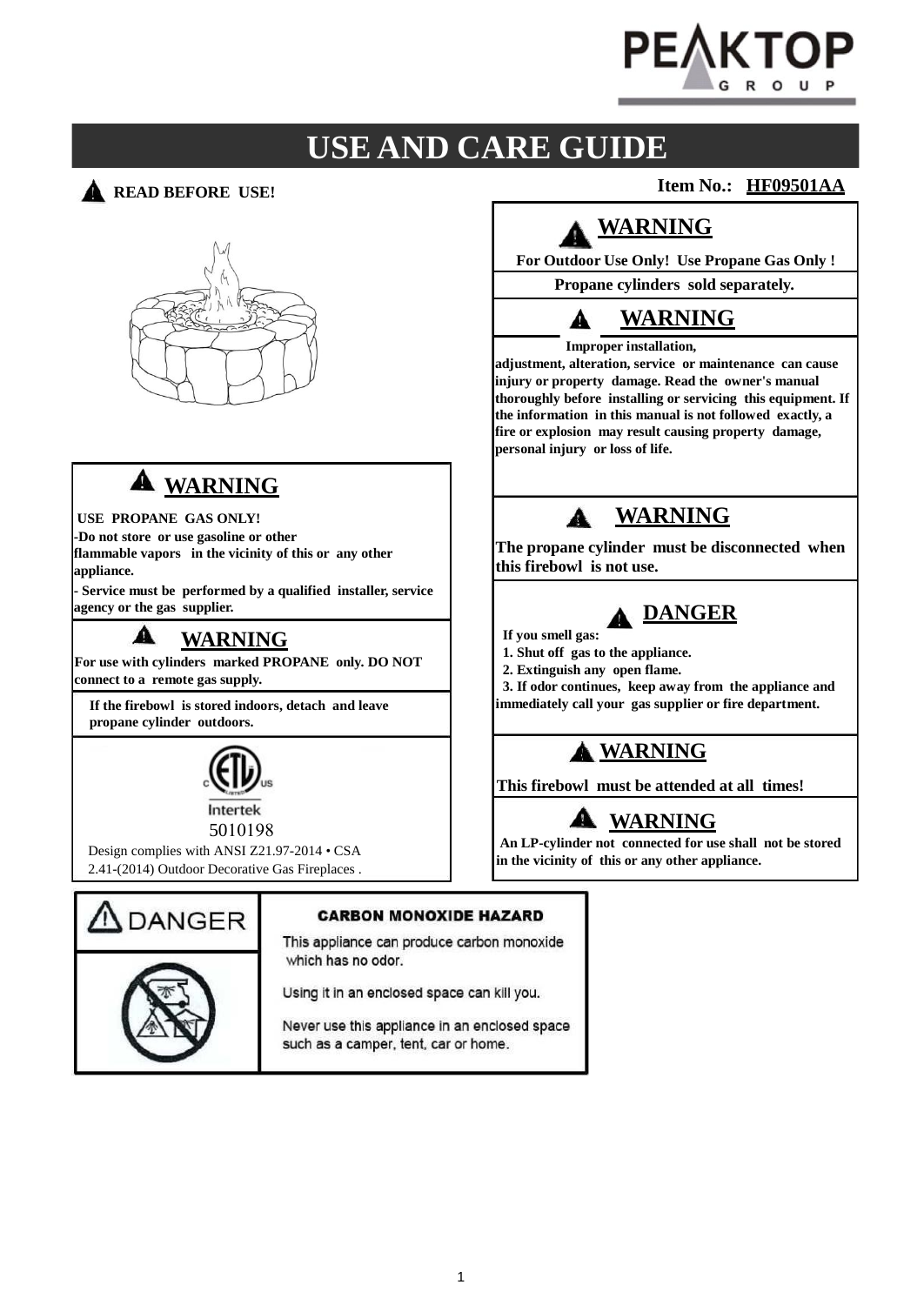### **DANGER**

Failure to follow the Dangers, Warnings and Cautions contained in this Owner's Manual may result in serious bodily injury or death, or in a fire or an explosion causing damage to property.

## **WARNING**

\*Do not use this firebowl for cooking.

\*Remove the PVC Cover from the firebowl before opening the appliance.

\*Do not lay the PVC Cover over the firebowl until it is turned off and completely cooled down.

\*Do not burn any other materials than are supplied with and intended for use in this firebowl.

\*Do not pour water into firebowl.

\*The installation of this product must conform with local codes or, in the absence of local codes, with either the National Fuel Gas Code,ANSI Z223.1/NFPA 54, OR CAN/CGA-B149.1, National Gas and Propane Installation Code. \*Do not use this firebowl if any part has been under water.

\*Do not store a spare or disconnected propane cylinder under or near this firebowl.

\*After a period of storage, and/or non use, the propane firebowl should be checked for gas leaks and burner obstructions before use. \*Do not operate the propane firebowl if there is a gas leak present.

\*Never use a flame to check for gas leaks.

\*Combustible materials should never be within 48 inches of the top, back or sides of your propane firebowl.

\*Do not put any other fireplace cover or anything flammable on, or beneath the firebowl.

\*The propane firebowl should never be used by children. Children must be supervised when they are anywhere near the appli ance. \*Users should be alerted to the hazards of high surface temperatures and keep a safe distance to avoid burning or clothing ignition.

\*Pay attention when operating the firebowl. It is hot in use and should never be left unattended. Do not transit it while in operation.

\*Should fire go out while burning, turn the gas valve off. Follow the instruction and wait five minutes before attempting to relight.

\*Never use charcoal or any other solid fuel in the firebowl. Never parch clothing or other flammable materials on or near the firebowl.

\*Never lean over the open firebowl or place hands or fingers on the upper portion of an operational unit. \*Keep ventilation openings in cylinder enclosure(FIREBOWL BODY) free and clear of debris.

\*Inspect the burner before each use of the appliance. If there is evidence of damage, the burner must be replaced prior to the appliance being put into operation. Use Manufacturer approved or supplied replacement burner only.

\*Do not rest feet on the firebowl.

\*Please take out the battery when not using the firebowl for an extended length of time.

\*Do not enlarge valve orifices or burner ports when cleaning the valve or burner.

\*Cylinder supply system must be arranged for vapor withdrawal.

\*Propane Tank used must include a collar to protect the cylinder valve.

\*Never fill the cylinder beyond 80% full.

\*Propane gas is not natural gas. Only use propane for this firebowl.

\*The conversion or attempted use of natural gas in a propane unit or propane gas in a natural gas unit is dangerous.

\*Do not use this firebowl on vehicles or boats. Always operate the appliance on flat ground outdoors.

\*Keep any electrical supply cord and the fuel supply hose away from any heated surfaces.

\*Do not use this firebowl unless all parts are in place.

\*The maximum gas supply pressure is 250psi.

\*Use LP cylinders only with these required measurements: 12"(30.5cm) (diameter) x 18" (45.7 cm) (tall) with 20 lb. (9 kg. ) capacity maximum.

\*Clean the battery contacts and also those of the device prior to battery installation.

\*Remove batteries from equipment which is not to be used for an extended period of time.

\*Remove used batteries promptly.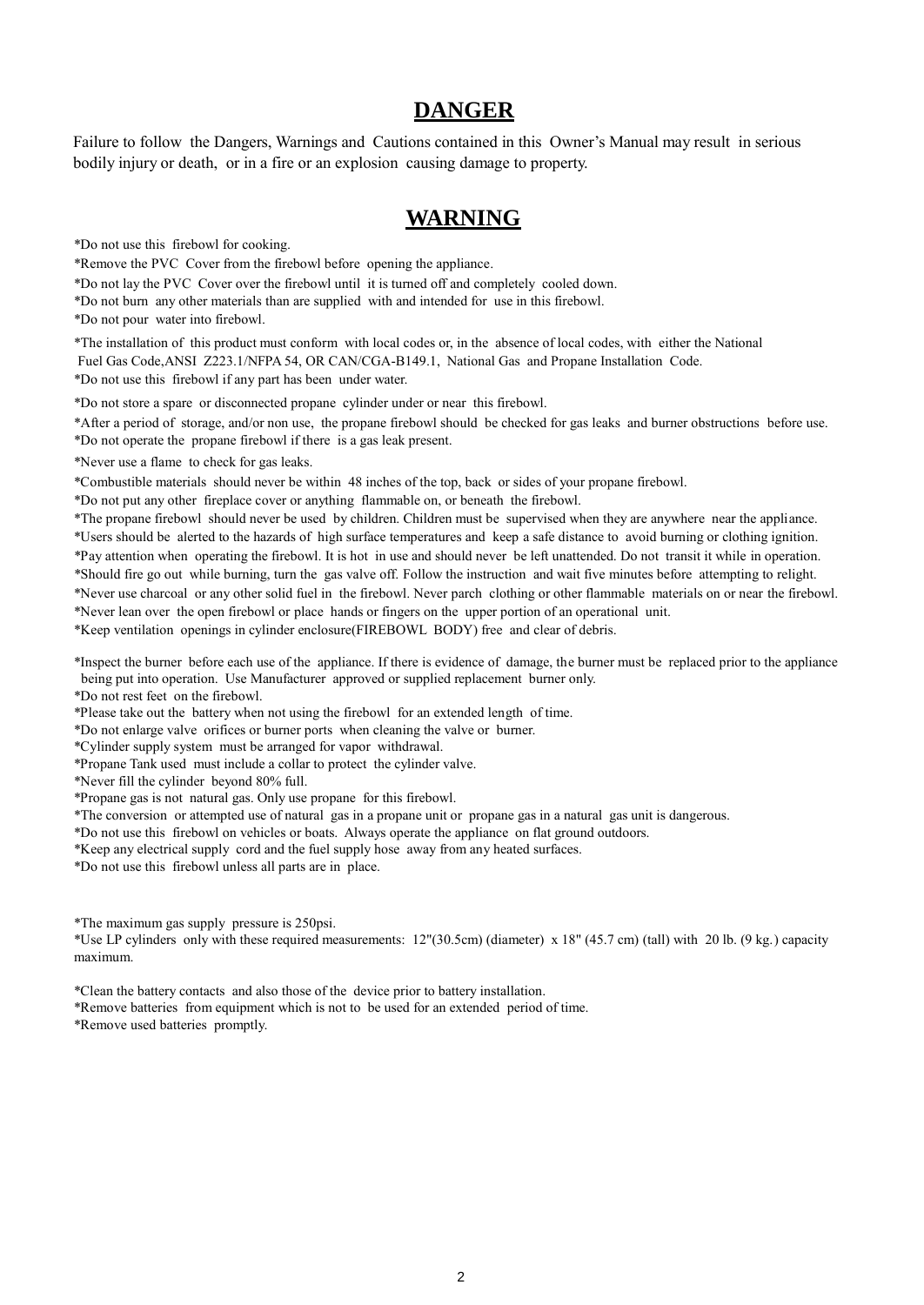#### **FOR PROPANE GAS UNITS**

\*The gas pressure regulator provided with the propane fire bowl must be used.

\*Do not attempt to disconnect the gas regulator or any gas fitting while your firebowl is in operation.

\*A dented or rusty propane cylinder may be hazardous and should be checked by your gas supplier prior to use.

\*Do not use a propane cylinder with a damaged valve and any other worn out parts.

\*Transit and store the empty gas cylinders carefully and properly.

\*If you see, smell or hear the hiss of escaping gas from the propane cylinder:

1. Turn off the gas supply and get away from the gas cylinder and the firebowl at once.

2. Do not attempt to correct the problem yourself.

3. Get to your gas supplier and/or the fire department for help.

#### **Children and adults should be alerted to the hazards of high surface temperatures and should stay away to avoid burns or clothing ignition.**

• Young children should be carefully supervised when they are in the area of the appliance.

• Clothing or other flammable materials should not be hung from the appliance, or placed on or near the appliance.

• Any guard or other protective device removed for servicing the appliance must be replaced prior to operating the appliance.

• Installation and repair should be done by a qualified service person. The appliance should be inspected before use and at least annually by a qualified service person. More frequent cleaning may be required as necessary. It is imperative that the control compartment, burners and circulating air passageways of the appliance be kept clean.

• Installation and repair should be done by a qualified service person. The appliance should be inspected before use and at least annually by a qualified service person.

Immediately call a qualified service technician to inspect the appliance and to replace any part of the control system and any gas control which has been under water.

• Use only the specific size and capacity of the cylinder noted.

• A statement that the LP-gas supply cylinder to be used must be constructed and marked in accordance with the specifications for LP gas cylinders of the U.S. Department of Transportation (DOT).

• This appliance shall be used only outdoors in a well-ventilated space and shall not be used in a building, garage or any other enclosed area as the instructions state.

•How to disconnect a gas bottle

Turn OFF control knob and LP cylinder valve. Turn coupling nut counterclockwise by hand only - do not use tools to disconnect. Loosen cylinder screw beneath bottom shelf, then lift LP cylinder up and out of shelf. Place dust cap on cylinder valve outlet whenever the cylinder is not in use.

• Storage of an appliance indoors is permissible only if the cylinder is disconnected and removed from the appliance. Cylinders must be stored outdoors in a well-ventilated area out of reach of children. Disconnected cylinders must have threaded valve plugs tightly installed and must not be stored in a building, garage or any other enclosed area.

WARNING: Improper installation, adjustment, alteration, service or maintenance can cause injury or property damage. Refer to the owner's information manual provided with this appliance. For assistance or additional information consult a qualified installer, service agency or the gas supplier.

• The LP-gas supply cylinder must be disconnected when this appliance is not in use

• Only cylinder marked "propane" shall be used.

Caution:

Only use the pressure regulator and hose assembly supplied with this firebowl. Replacement pressure regulator and hose assemblies must be specified .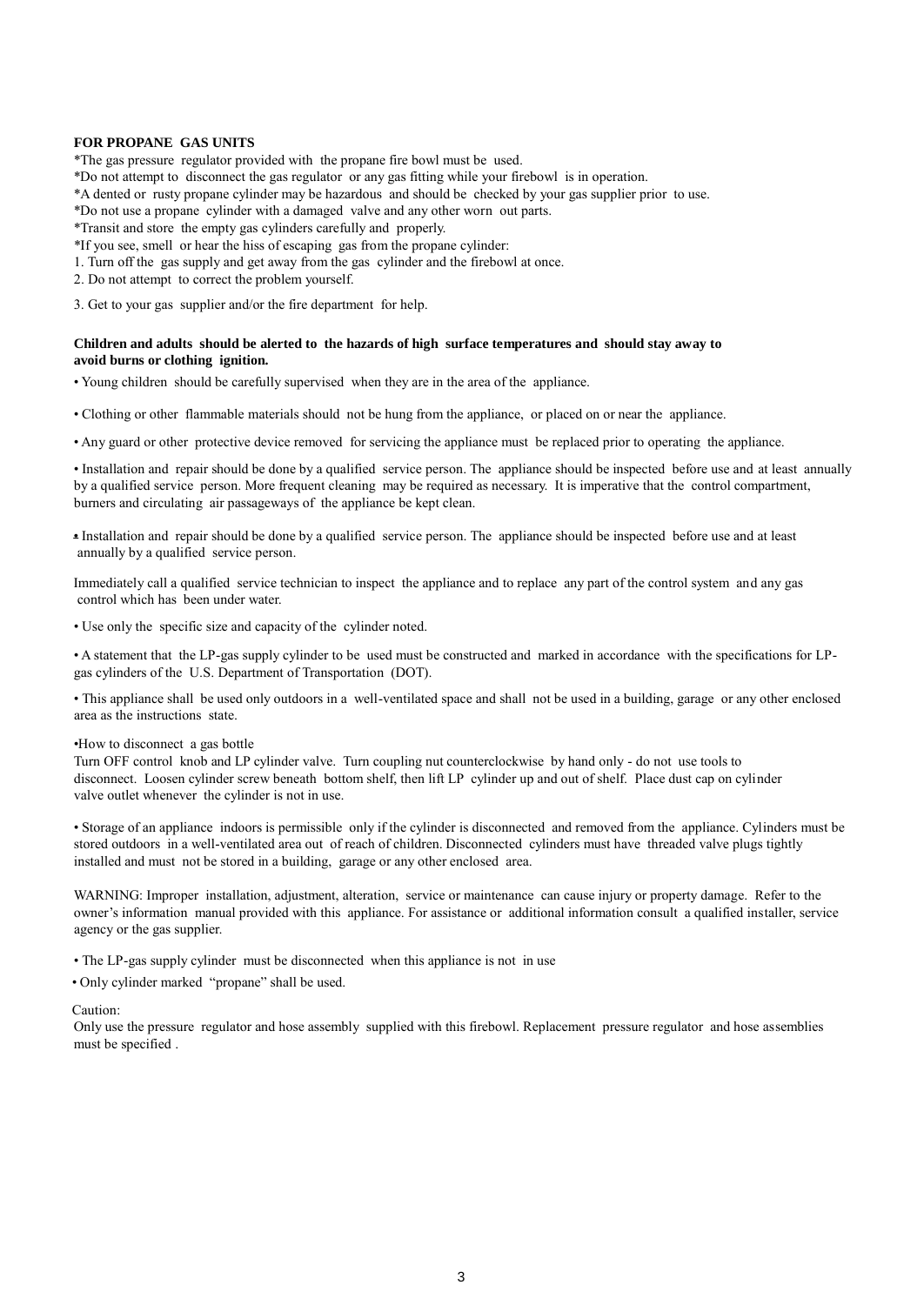Inspect the hose before each use of the appliance. If the hose shows signs of cracks, abrasions, cuts or damage of any kind, do not operate the appliance. Fix or replace the hose as required before using the appliance. For assistance with repair or replacement of the hose, call the seller, Use only replacement parts from the manufacturer.

## **WARNING!**

Do not light or use gas unit if lava rocks are wet. Ensure lava rocks are completely dry before igniting as intense heat could cause the rocks to crack.

\* Lava rocks could hit somebody's face or eyes during initial start of this unit, so please keep away from the firebowl for the first 20 minutes after it has been ignited.

\*LP GAS WARNING: Do not exceed 1/4" depth of fire glass or small lava rocks directly above burner holes. Applying too many lava rocks/fire glass may result in unburned gas pooling in firebowl or firepit. Ventilation is required to allow fresh air into enclosure and any residual gas to escape.

\*Caution: This heating item should not be used on plastic composite or artificial wood decks.

# Warranty and Installation Information:

We warranty will be voided by and We disclaims any responsibility for the following actions:

- $\triangleright$  Modification of the firebowl and/or components including the gas valve assembly.
- ► Use of any component part not manufactured or approved by us.
- $\blacktriangleright$  Use and installation other than as instructed in this manual.

## **Accessories**

| <b>ITEM</b>    | <b>DESCRIPTION</b> | QTY   |
|----------------|--------------------|-------|
|                | Lava rocks         | 1 BOX |
| $\overline{2}$ | Battery (AAA)      | 1PC   |
| 3              | Body               | 1PC   |
|                | <b>PVC</b> cover   | 1PC   |
|                | <b>Tank Seat</b>   | 1PC   |

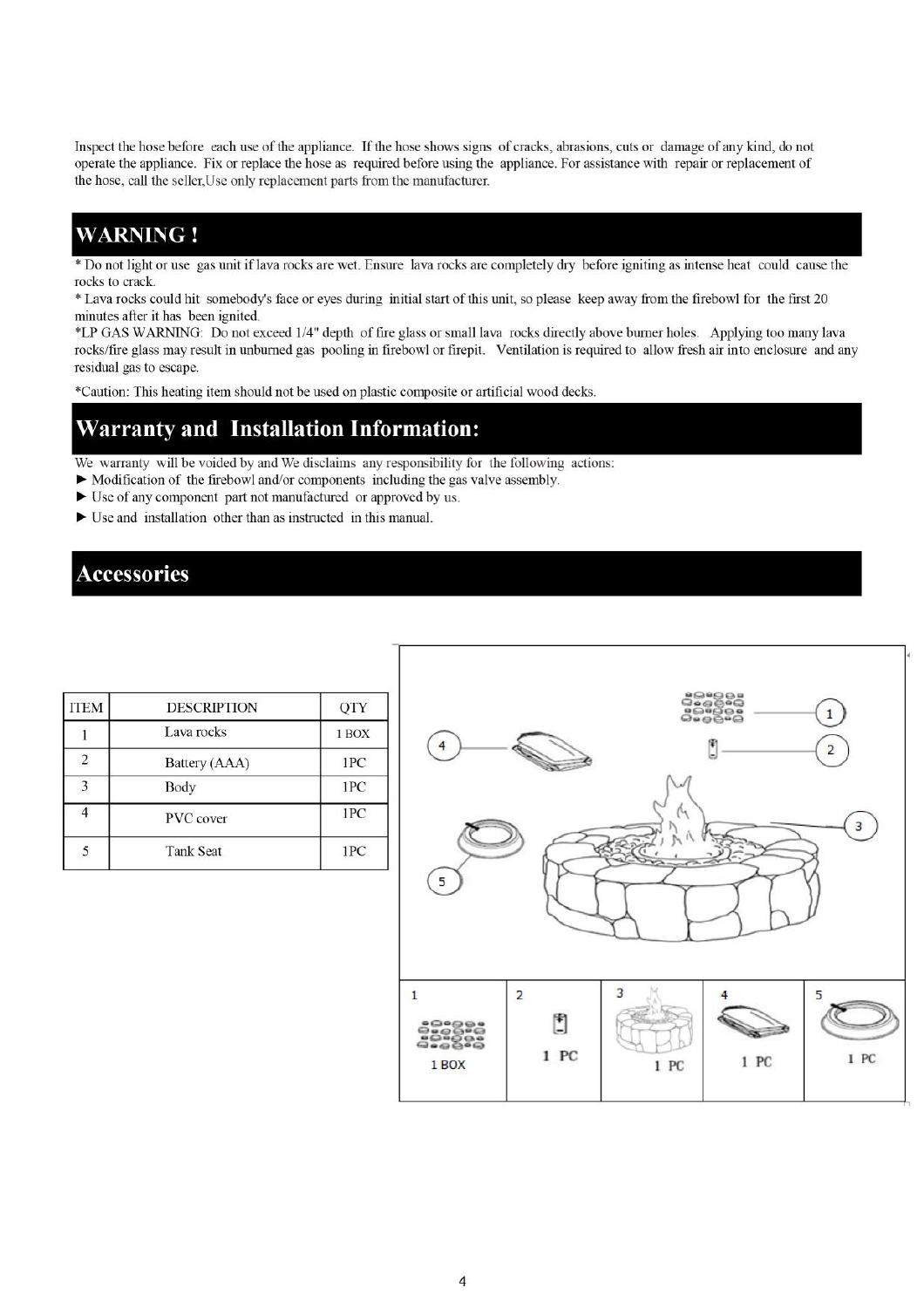# **EXPANDED VIEW**

| <b>ITEM</b>             | <b>SPECIFICATION</b> | <b>QTY</b>   |
|-------------------------|----------------------|--------------|
| $\mathbf{1}$            | Body                 | 1            |
| $\overline{c}$          | Lava rocks           | $\mathbf{1}$ |
| $\overline{\mathbf{3}}$ | <b>Burner</b>        | $\mathbf{1}$ |
| $\overline{4}$          | Firebowl pan         | $\mathbf{1}$ |
| 5                       | Ignition pin         | $\mathbf{1}$ |
| 6                       | Thermocouple         | $\mathbf{1}$ |
| 7                       | Corrugated pipe      | 1            |
| 8                       | Injector             | 1            |
| 9                       | Gas valve            | $\mathbf{1}$ |
| 10                      | Control knob         | 1            |
| 11                      | Pulse ignition       | 1            |
| 12                      | Regulator            | 1            |
| 13                      | Ignition Screen      | $\mathbf{1}$ |
| 14                      | Grounding wire       | $\mathbf{1}$ |

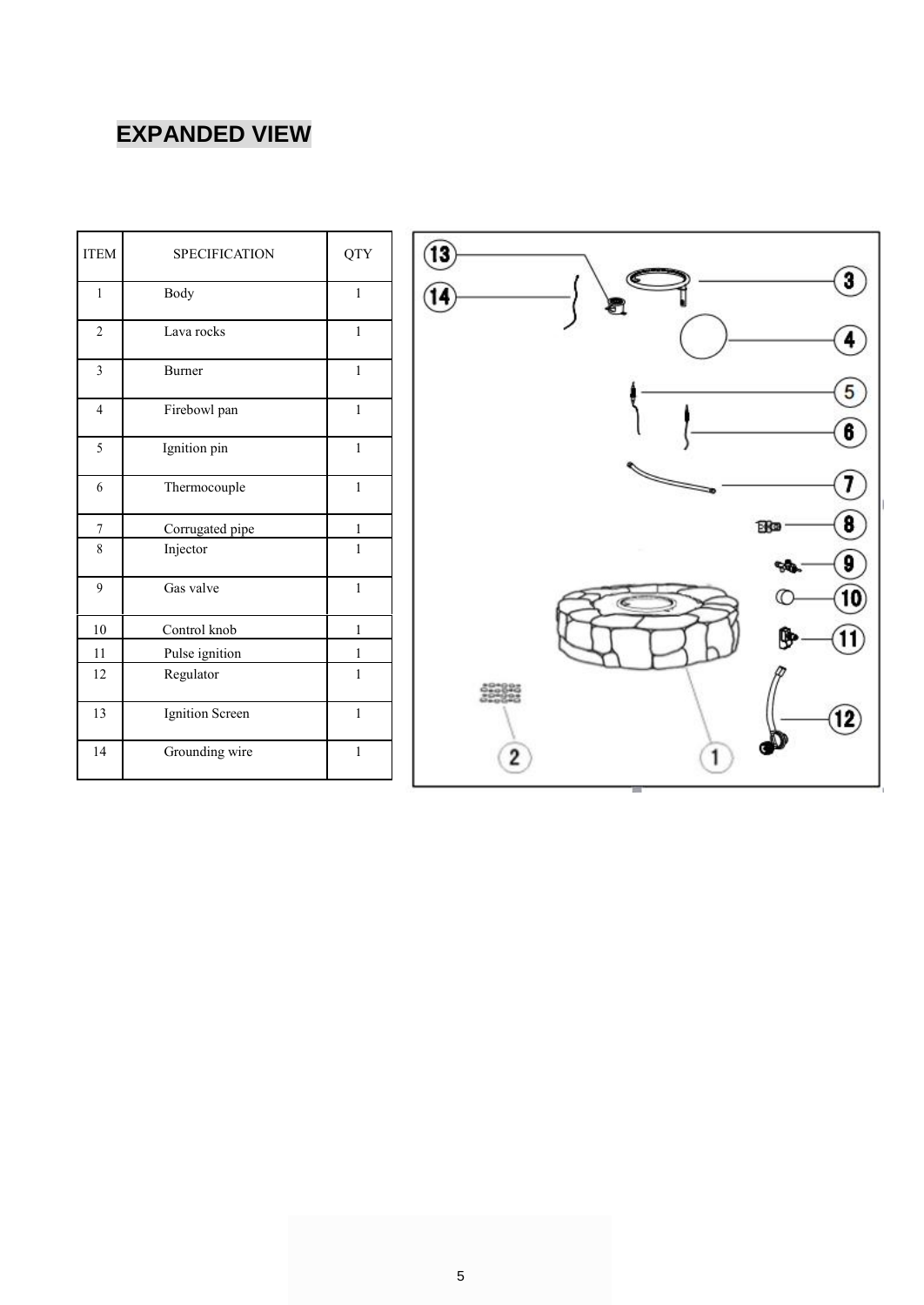## **ASSEMBLY INSTRUCTIONS**

#### \* Please keep these owner's manual for future reference.

| <sup>*</sup> If you have opened the carton and removed all packages, please disregard the STEP 1 and 2. See the STEP 3<br>directly.                                                                                                                                                                                                 |                                                                                                                                                    |  |  |
|-------------------------------------------------------------------------------------------------------------------------------------------------------------------------------------------------------------------------------------------------------------------------------------------------------------------------------------|----------------------------------------------------------------------------------------------------------------------------------------------------|--|--|
| <b>STEP 1.</b> (1) Open the carton and turn it upside down, make sure the 5<br>pieces of the carton being open up.<br>(2) Lift off the carton carefully and be wary of the accessories inside<br>falling away.<br>(3) Take all the packing materials away except for the paper<br>honeycomb board rounding the top of the firebowl. | <b>STEP 2.</b> (1) Turn the firebowl heads up on a flat ground.<br>$(2)$ Remove all the paper honeycomb board rounding the top<br>of the firebowl. |  |  |

#### STEP 3.

(I) Check each part before using the product. Make sure the gas supply system is turned "OFF" before assembling. See Figure A.

(II) Put the gas tank in the metal tank seat. Make sure the gas tank sits on the metal seat completely. Turn the wing screw on the outer part of metal seat clockwise to secure the gas tank tightly. See Figure D

(III) Locate the battery, remove the plastic cover first. Unscrew the rubber cap of the Electric Ignitor, place a AAA battery into the battery case. Make sure the positive pole ("+") towards the cap. Screw the cap back to the battery case tightly. See Figure B.

(IV) Place the lava rock averagely in the fire bowl on the top of the firebowl. See Figure C.

\*\* DO NOT COVER THE IGNITION SCREEN when placing the lava rock into the fire bowl. Always keep Ignition SCREEN visible.

\*\* Connect the Pressure-Regulating Valve to the gas tank. See Figure E.

1) Turn the cylinder valve clockwise to close the gas supply on the gas tank.

2) Screw Regulator Coupling clockwise by hand only. Make sure it is fastened.

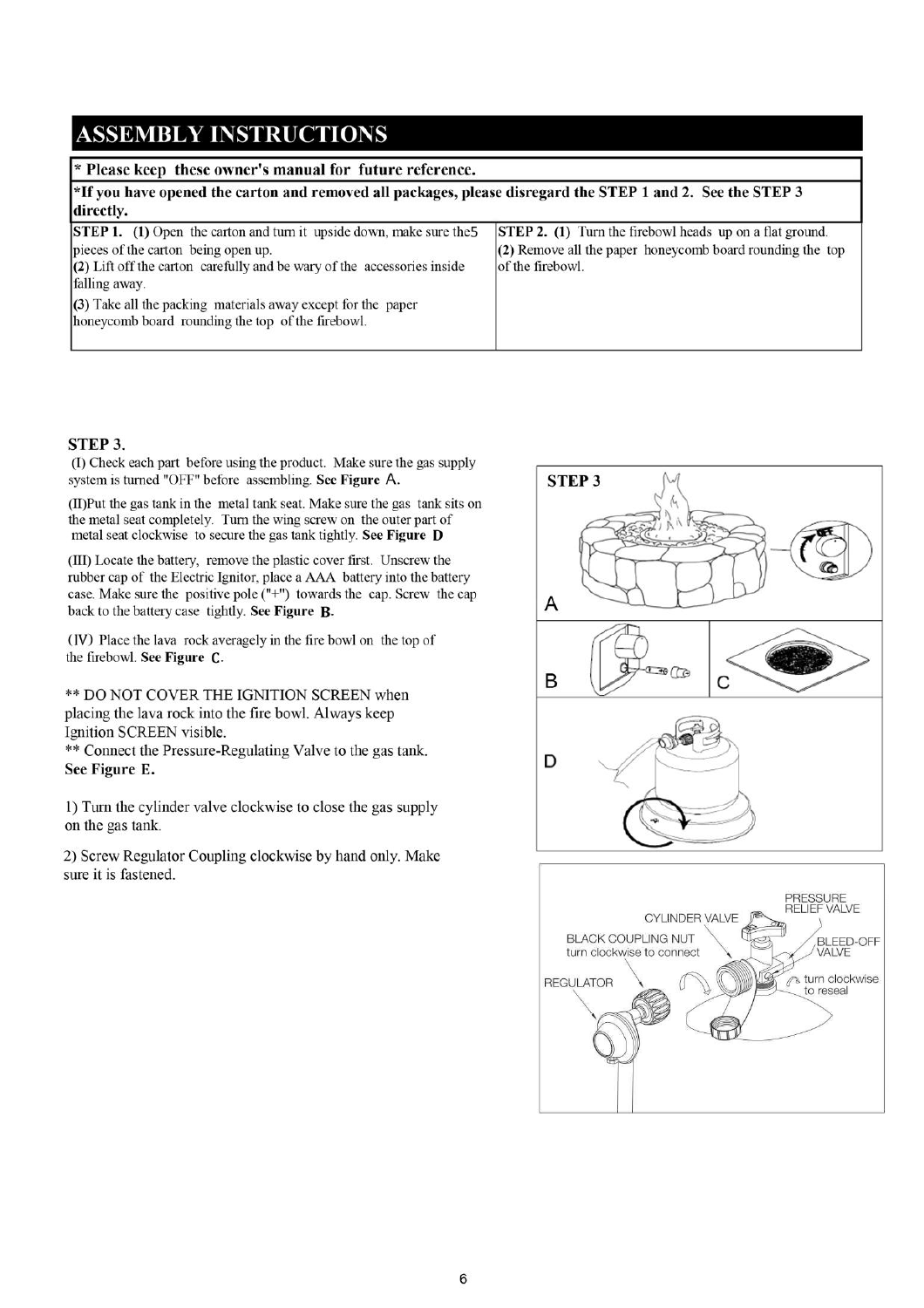### **See WARNING and Figures:**



Perform leak test in a well ventilated area outside and where no source of spark can occur. Remove battery from igniter. Open tank valve fully (counter-clockwise). Turn the on/off valve at the unit to the 'off' position to pressurize the hose assembly. Use a soapy water solution to check all the connections leaks before attempting to light the appliance. **If a leak is found, turn the tank valve off and do not use the appliance until repairs can be made.**

TIPS: Before Starting • Read the instructions thoroughly.

• Check and make sure that all parts are present.

• For future reference, save this instruction manual.

### **TO LIGHT**

Before each use, inspect the hose. Replace hose if there are any signs of cutting, wear or abrasion.

(1) Turn the cylinder valve on the gas tank counter-clockwise to open the gas supply.

- (2) Close the storing door on the firebowl for the gas tank.
- (3) Light the firebowl as below steps:



A. Press and hold the Electric Ignitor. Meanwhile, push and turn the Control Knob counter-clockwise to the "LOW" position. Keep pushing the Control Knob to light the burner .

B. After ignition, release the Electric Ignitor. Continue to push and hold the Control Knob for 45 seconds.

C. If ignition does NOT immediately take place in seconds, push and turn the Control Knob clockwise to "OFF". Wait 5 minutes, then repeat the lighting procedure as above.

**Caution:** \*If the burner does not ignite with the valve open, gas will continue to flow out of the burner and could accidently ignite with risk of injury.



Observe flame height when lit: Flame should possibly be a yellow/blue color between 2 to 10 inches high.